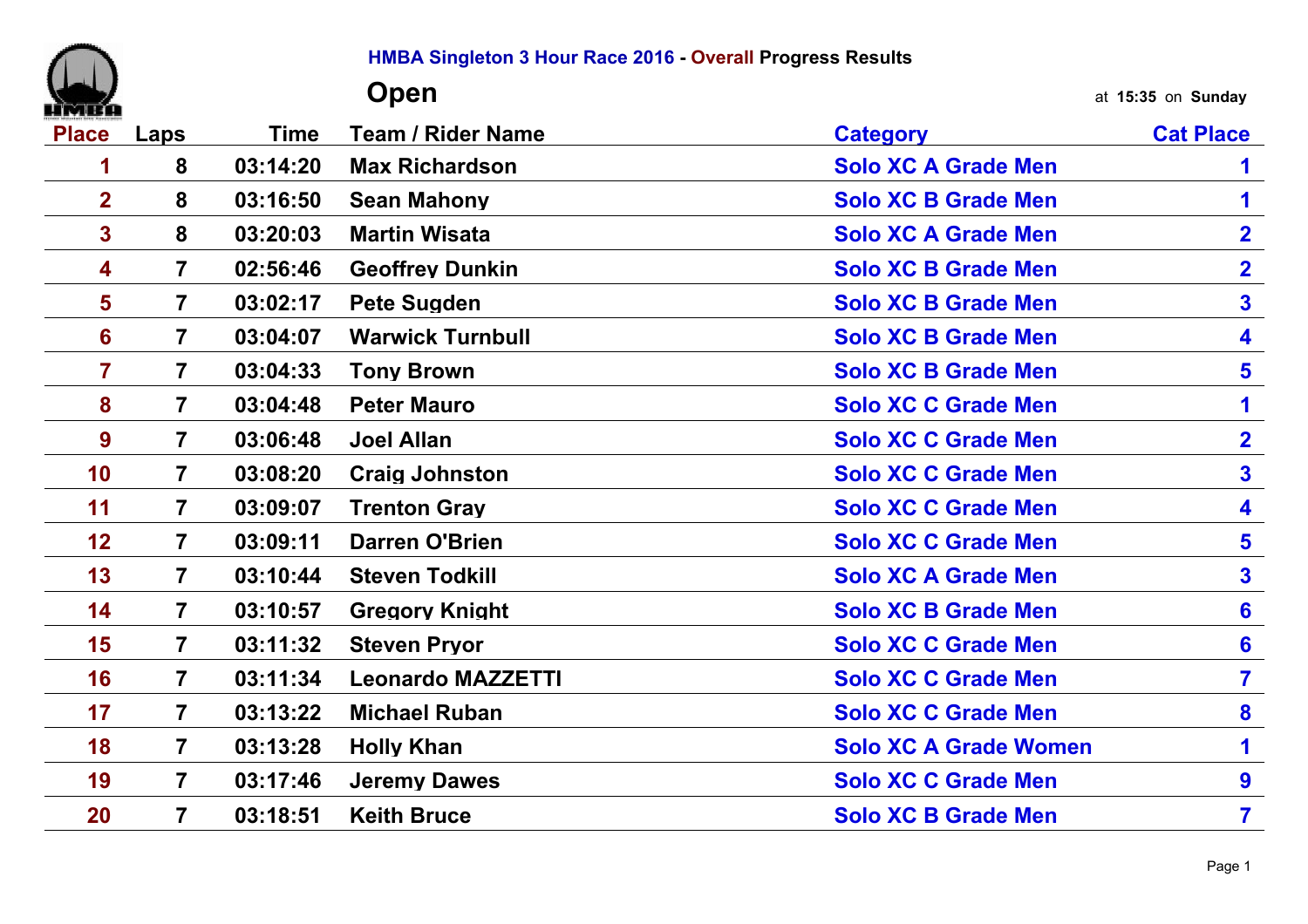|              |                         |             | HMBA Singleton 3 Hour Race 2016 - Overall Progress Results |                              |                         |
|--------------|-------------------------|-------------|------------------------------------------------------------|------------------------------|-------------------------|
|              |                         |             | Open                                                       |                              | at 15:35 on Sunday      |
| <b>Place</b> | Laps                    | <b>Time</b> | <b>Team / Rider Name</b>                                   | <b>Category</b>              | <b>Cat Place</b>        |
| 21           | $\overline{\mathbf{7}}$ | 03:20:29    | <b>David Tolmie</b>                                        | <b>Solo XC C Grade Men</b>   | 10                      |
| 22           | $\overline{7}$          | 03:21:10    | Jason & Toby                                               | <b>Team of 2 Mixed</b>       | 1                       |
| 23           | $\overline{7}$          | 03:28:02    | <b>Jason Fryar</b>                                         | <b>Solo XC C Grade Men</b>   | 11                      |
| 24           | 6                       | 02:44:52    | <b>Clint Musgrove</b>                                      | <b>Solo XC C Grade Men</b>   | 12                      |
| 25           | 6                       | 02:47:24    | <b>Kozliks</b>                                             | <b>Team of 2 Mixed</b>       | $\mathbf{2}$            |
| 26           | 6                       | 02:51:28    | <b>Wayne BARTLETT</b>                                      | <b>Solo XC C Grade Men</b>   | 13                      |
| 27           | 6                       | 02:53:05    | <b>Kim Nguyen</b>                                          | <b>Solo XC C Grade Men</b>   | 14                      |
| 28           | 6                       | 02:53:16    | <b>Nicole Sutton</b>                                       | <b>Solo XC A Grade Women</b> | $\overline{\mathbf{2}}$ |
| 29           | 6                       | 02:53:44    | <b>Charlie McCabe</b>                                      | <b>Solo XC A Grade Women</b> | $\mathbf{3}$            |
| 30           | 6                       | 02:53:52    | <b>Philip Mullard</b>                                      | <b>Solo XC C Grade Men</b>   | 15                      |
| 31           | 6                       | 02:55:10    | <b>James Button</b>                                        | <b>Solo XC C Grade Men</b>   | 16                      |
| 32           | 6                       | 02:55:24    | <b>Daniel Hotchkis</b>                                     | <b>Solo XC C Grade Men</b>   | 17                      |
| 33           | 6                       | 02:56:21    | <b>Ken Dreaper</b>                                         | <b>Solo XC C Grade Men</b>   | 18                      |
| 34           | 6                       | 02:57:08    | <b>DAVID AVARD</b>                                         | <b>Solo XC C Grade Men</b>   | 19                      |
| 35           | 6                       | 02:58:05    | <b>Joe De Kock</b>                                         | <b>Solo XC C Grade Men</b>   | 20                      |
| 36           | 6                       | 02:58:30    | <b>Scott Palmer</b>                                        | <b>Solo XC C Grade Men</b>   | 21                      |
| 37           | 6                       | 03:00:33    | <b>Gilbert Romane</b>                                      | <b>Solo XC A Grade Men</b>   | 4                       |
| 38           | 6                       | 03:00:44    | <b>Hamish &amp; Tracey</b>                                 | <b>Team of 2 Mixed</b>       | $\mathbf{3}$            |
| 39           | 6                       | 03:06:14    | <b>Bernard Corbett</b>                                     | <b>Solo XC C Grade Men</b>   | 22                      |
| 40           | 6                       | 03:08:51    | <b>Geoff Melling</b>                                       | <b>Solo XC C Grade Men</b>   | 23                      |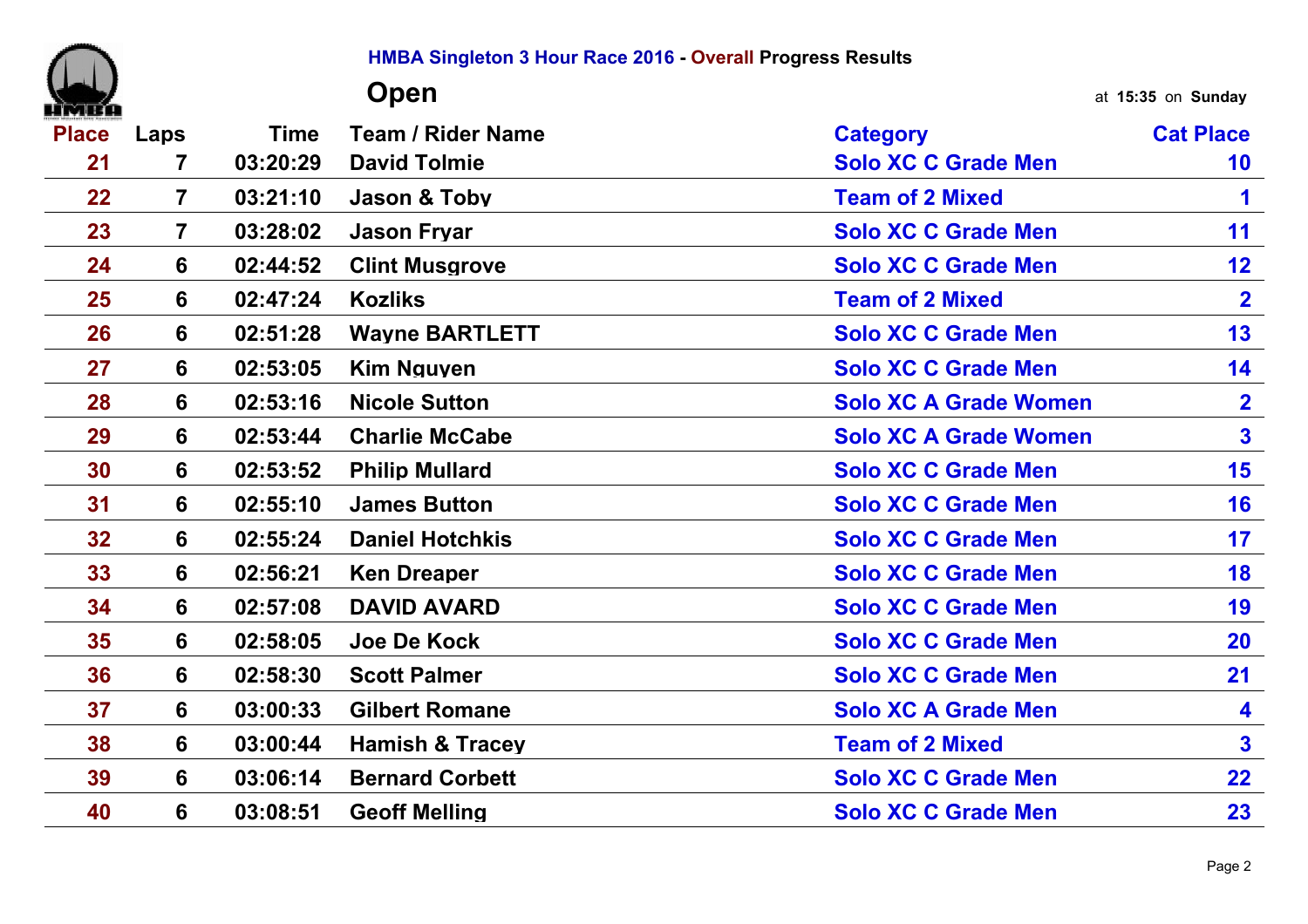|              |                |             | HMBA Singleton 3 Hour Race 2016 - Overall Progress Results |                              |                         |
|--------------|----------------|-------------|------------------------------------------------------------|------------------------------|-------------------------|
|              |                |             | Open                                                       |                              | at 15:35 on Sunday      |
| <b>Place</b> | Laps           | <b>Time</b> | <b>Team / Rider Name</b>                                   | <b>Category</b>              | <b>Cat Place</b>        |
| 41           | 6              | 03:08:54    | <b>Craig Wood</b>                                          | <b>Solo XC C Grade Men</b>   | 24                      |
| 42           | 6              | 03:10:26    | <b>Paul Reid</b>                                           | <b>Solo XC C Grade Men</b>   | $25\,$                  |
| 43           | 6              | 03:11:26    | <b>John Carr</b>                                           | <b>Solo XC C Grade Men</b>   | 26                      |
| 44           | 6              | 03:13:31    | <b>Anthony Edwards</b>                                     | <b>Solo XC D Grade Men</b>   | 1                       |
| 45           | 6              | 03:15:44    | <b>Andrew Mandich</b>                                      | <b>Solo XC C Grade Men</b>   | 27                      |
| 46           | 6              | 03:16:00    | <b>Mark Nelmes</b>                                         | <b>Solo XC D Grade Men</b>   | $\overline{\mathbf{2}}$ |
| 47           | 6              | 03:21:07    | <b>Ian Vickers</b>                                         | <b>Solo XC D Grade Men</b>   | 3 <sup>1</sup>          |
| 48           | 6              | 03:22:56    | <b>Emily &amp; Brad</b>                                    | <b>Team of 2 Mixed</b>       | 4                       |
| 49           | 6              | 03:26:18    | <b>Shane &amp; Jarrad</b>                                  | <b>Team of 2 Mixed</b>       | $\overline{\mathbf{5}}$ |
| 50           | 5              | 02:04:45    | <b>Max Carter</b>                                          | <b>Solo XC A Grade Men</b>   | 5                       |
| 51           | 5              | 02:09:58    | <b>Tony Borrott</b>                                        | <b>Solo XC B Grade Men</b>   | 8                       |
| 52           | 5              | 02:25:15    | <b>John Henry</b>                                          | <b>Solo XC C Grade Men</b>   | 28                      |
| 53           | 5              | 02:33:57    | <b>Solitaire Gadsby</b>                                    | <b>Solo XC B Grade Women</b> | 1                       |
| 54           | 5              | 02:51:58    | <b>Dean Bradshaw</b>                                       | <b>Solo XC C Grade Men</b>   | 29                      |
| 55           | 5              | 02:52:59    | <b>Paul Kehoe</b>                                          | <b>Solo XC C Grade Men</b>   | 30                      |
| 56           | $5\phantom{1}$ | 02:53:07    | <b>Philip Dunne</b>                                        | <b>Solo XC C Grade Men</b>   | 31                      |
| 57           | 5              | 03:00:12    | <b>Bruce Gow</b>                                           | <b>Solo XC C Grade Men</b>   | 32 <sub>2</sub>         |
| 58           | 5              | 03:02:43    | <b>Anna Hackett</b>                                        | <b>Solo XC D Grade Women</b> | 1.                      |
| 59           | 5              | 03:03:58    | <b>Dean Brennan</b>                                        | <b>Solo XC D Grade Men</b>   | 4                       |
| 60           | 5              | 03:07:43    | <b>Gordon Lewins</b>                                       | <b>Solo XC C Grade Men</b>   | 33                      |